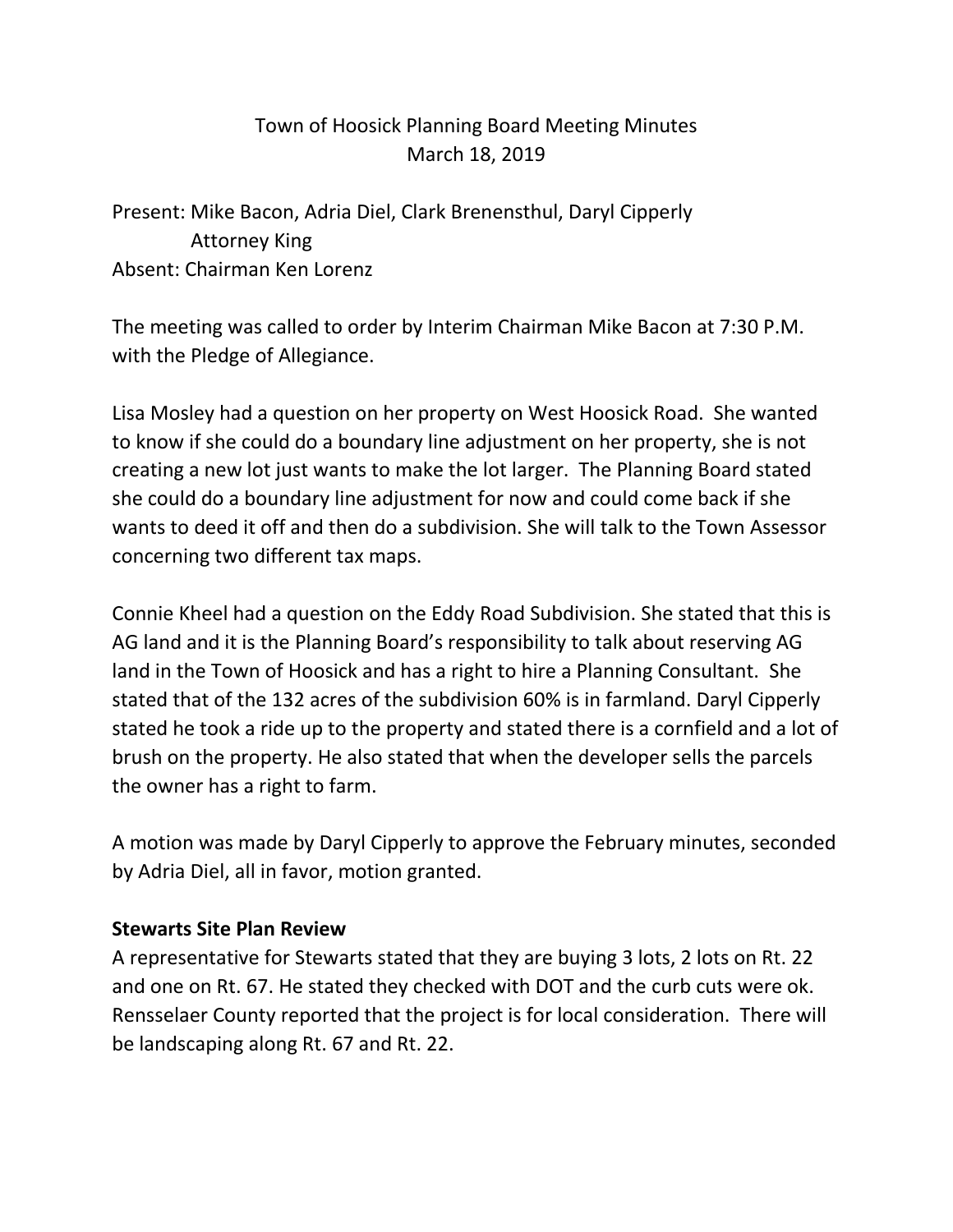# Town of Hoosick Planning Board Meeting Minutes March 18, 2019 Page 2 of 3

A neighbor was concerned about sound and lighting he will be the only property impacted by the Stewarts. He stated he was concerned with the headlights from cars shining on his property at night. The Planning Board stated that they could approve the site plan with conditions. The Planning Board reviewed the EAF and found that the project does not have any significant impacts on the environment. A motion was made by Adria Diel that the Planning Board is the Lead Agency of the project, seconded by Daryl Cipperly. all in favor, motion granted. A motion was made by Daryl Cipperly to declare this a NEG DEC, seconded by Clark Brenensthul, all in favor, motion granted.

The Planning Board had a discussion on a public hearing for the Stewarts. The Planning Board felt that since the Zoning Board had a public hearing and the issue of a fence and storm water management plan will be addressed in the Site Plan for the concerned neighbor they will waive a public hearing. A motion was made by Mike Bacon to waive the public hearing, seconded by Daryl Cipperly, all in favor, motion granted.

A motion was made by Daryl Cipperly to Approve the Site Plan with conditions that a fence will be put up which will be 6 ft. in height and 200 ft. in length and there will be a storm water management plan, seconded by Clark Brenensthul, all in favor, motion granted.

The Planning Board stated the map will be signed when the conditions are met.

#### **Frank Dane LLC-Minor Subdivision**

Mr. Holbritter produced the new maps with the minor changes to the subdivision and stated all wetlands are identified on the map. He stated the lot configurations are the same, proposed wells and septic locations are shown on the map, he provided soil map and an Ag Data Statement. He stated that there are 4 farms within the 500 ft. and he stated that they can put the Right to Farm Law on the plot. The Planning Board reviewed the maps and stated that there will be a public hearing on the Minor Subdivision on April 15, 2019 at 7 P.M. Mr. Holbritter will send out the notices for the public hearing.